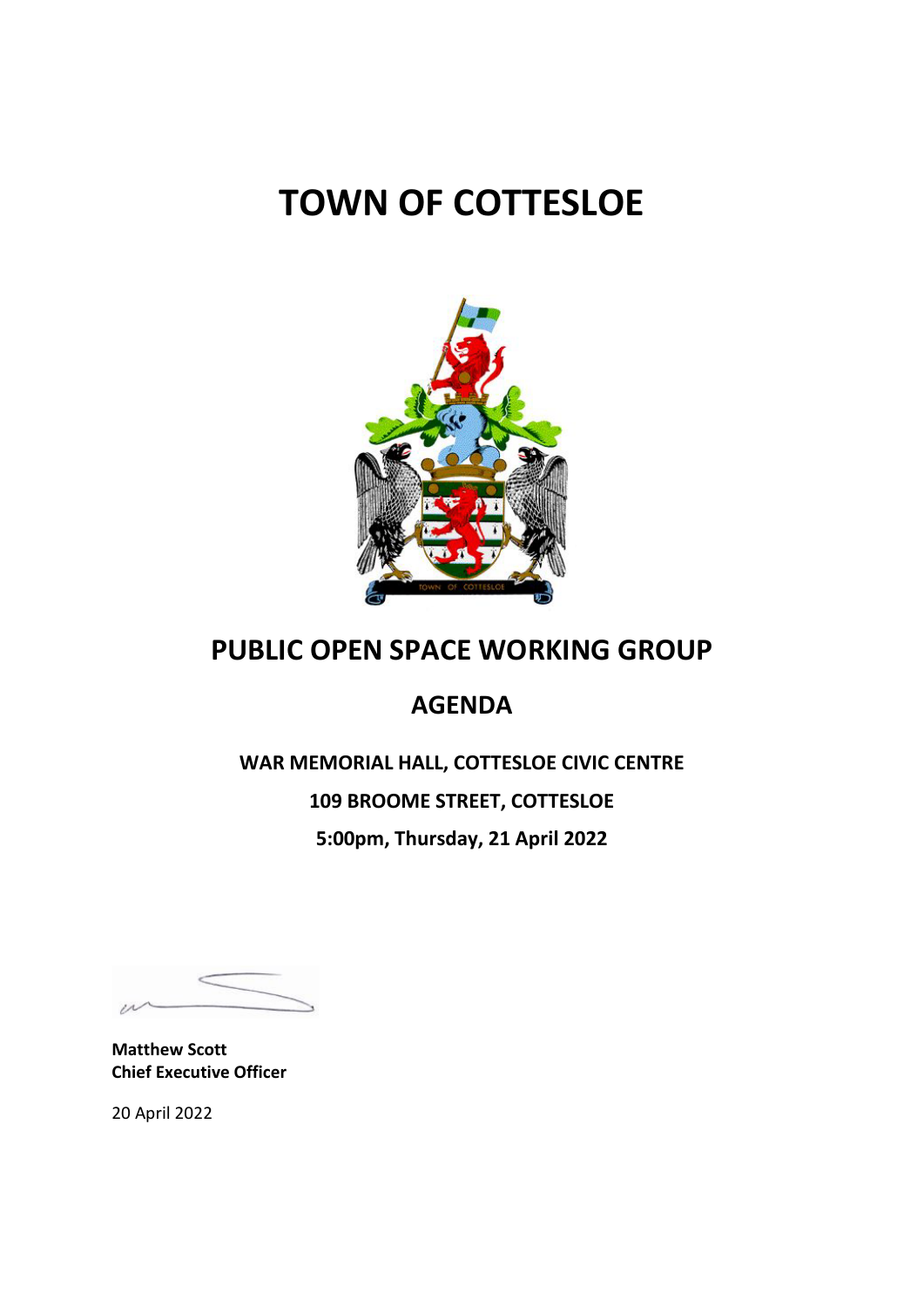#### **PUBLIC OPEN SPACE WORKING GROUP**

#### **PURPOSE**

The purpose of this Working Group is to consider improvements to all public open space outside of the Central Foreshore Precinct and the SVGC/Harvey Field Recreation Precinct provided by the Town which will enhance their use and enjoyment by the community.

#### **TERMS OF REFERENCE**

- a. To advise Council on infrastructure and policy requirements to improve all public open space provided by the Town (outside the of the Central Foreshore Precinct and the SVGC/Harvey Field Recreation Precinct); and
- b. Make recommendations to Council on matters relevant to the Committee.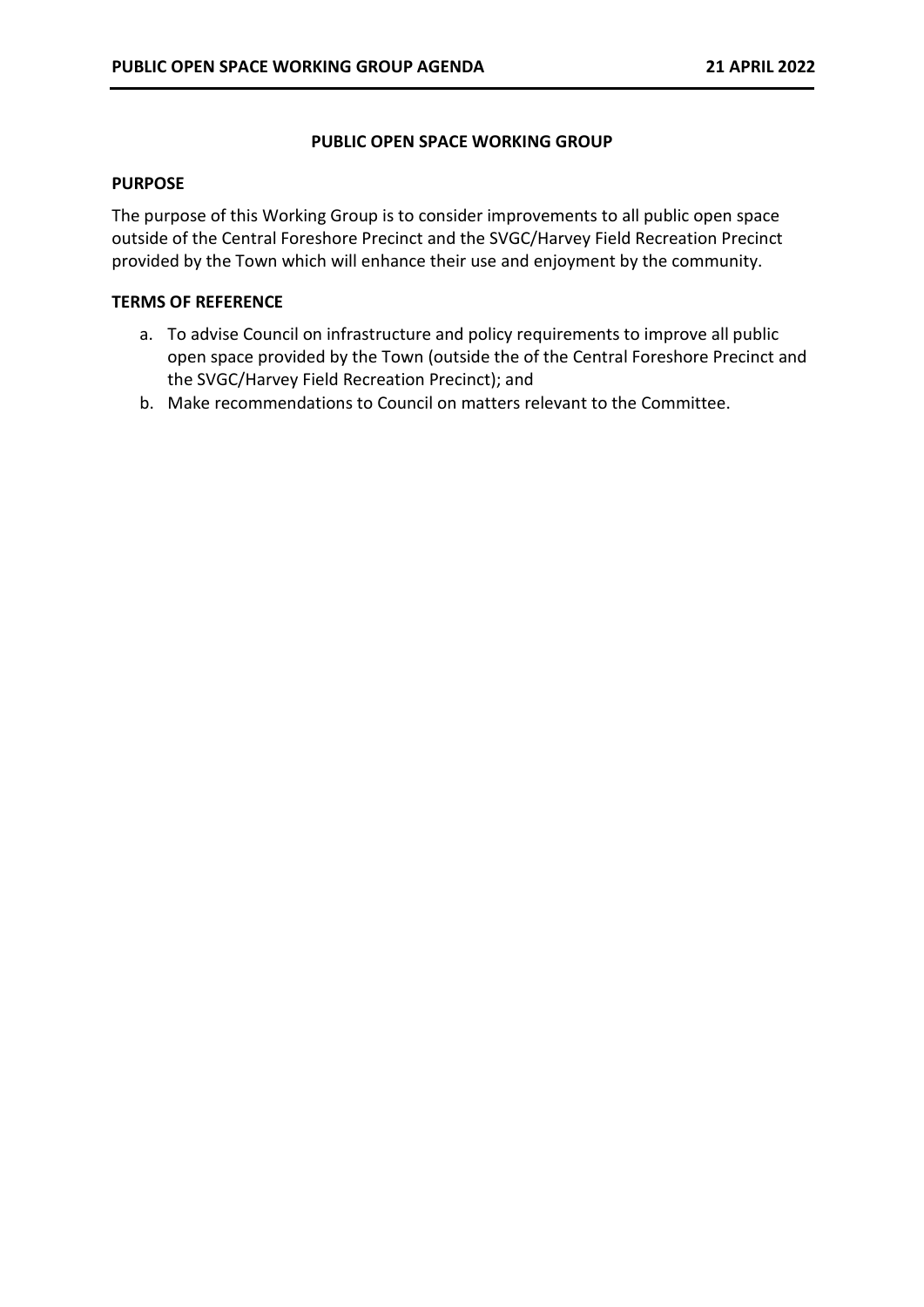#### **CONFIDENTIALITY**

These papers are not confidential on the whole; however, they will not be published on the Town's website or made available for public distribution. Elected Members/Committee Members are not prevented from discussing any topic raised in these papers in general terms; however, they should not be distributed as there are parts that are confidential for a host of reasons (e.g. the presence of legal advice).

The purpose of the meeting is for Members to provide informal feedback / raise issues with the progress of nominated projects. No decisions can be made at this forum and any matter that ultimately requires a Council decision will be presented to a Council meeting.

As no decisions can be made at the meeting and many of the topics could be considered confidential at this stage, the forum will not be open to the public.

The notes contained within these papers are in note form, they are not finalised reports. Members have an opportunity to ask for information to be considered for inclusion in reports on these matters, which will be considered by the officers when reports are finalised.

Officers are very aware of the need to maintain transparency in the decision making process. As noted in the departmental guidelines on such forums, the best way to maintain transparency in decision making is to ensure that all decisions are made in public meetings. With this in mind, officers have deliberately omitted any recommendations from these notes, instead noting how we suggest we proceed with the matter at hand. Members will be free to provide feedback on these suggestions; however, no specific direction should be given or debated.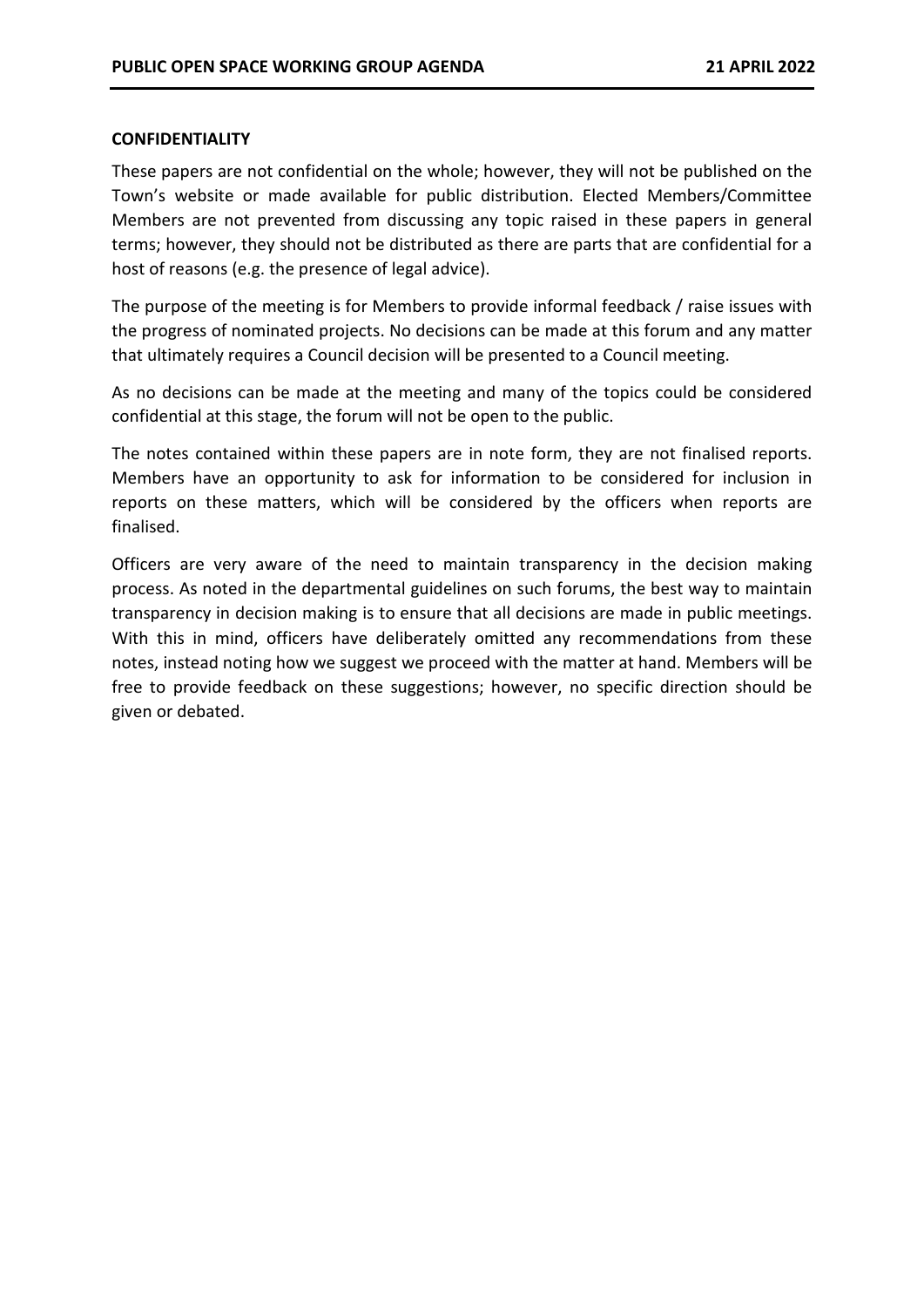# **CONTENTS**

| $\mathbf{1}$ |     |  |  |
|--------------|-----|--|--|
|              | 1.1 |  |  |
|              | 1.2 |  |  |
| 2            |     |  |  |
| 3            |     |  |  |
| 4            |     |  |  |
| 5.           |     |  |  |
| 6            |     |  |  |
| $7^{\circ}$  |     |  |  |
|              |     |  |  |
| 8            |     |  |  |
| 9            |     |  |  |
|              |     |  |  |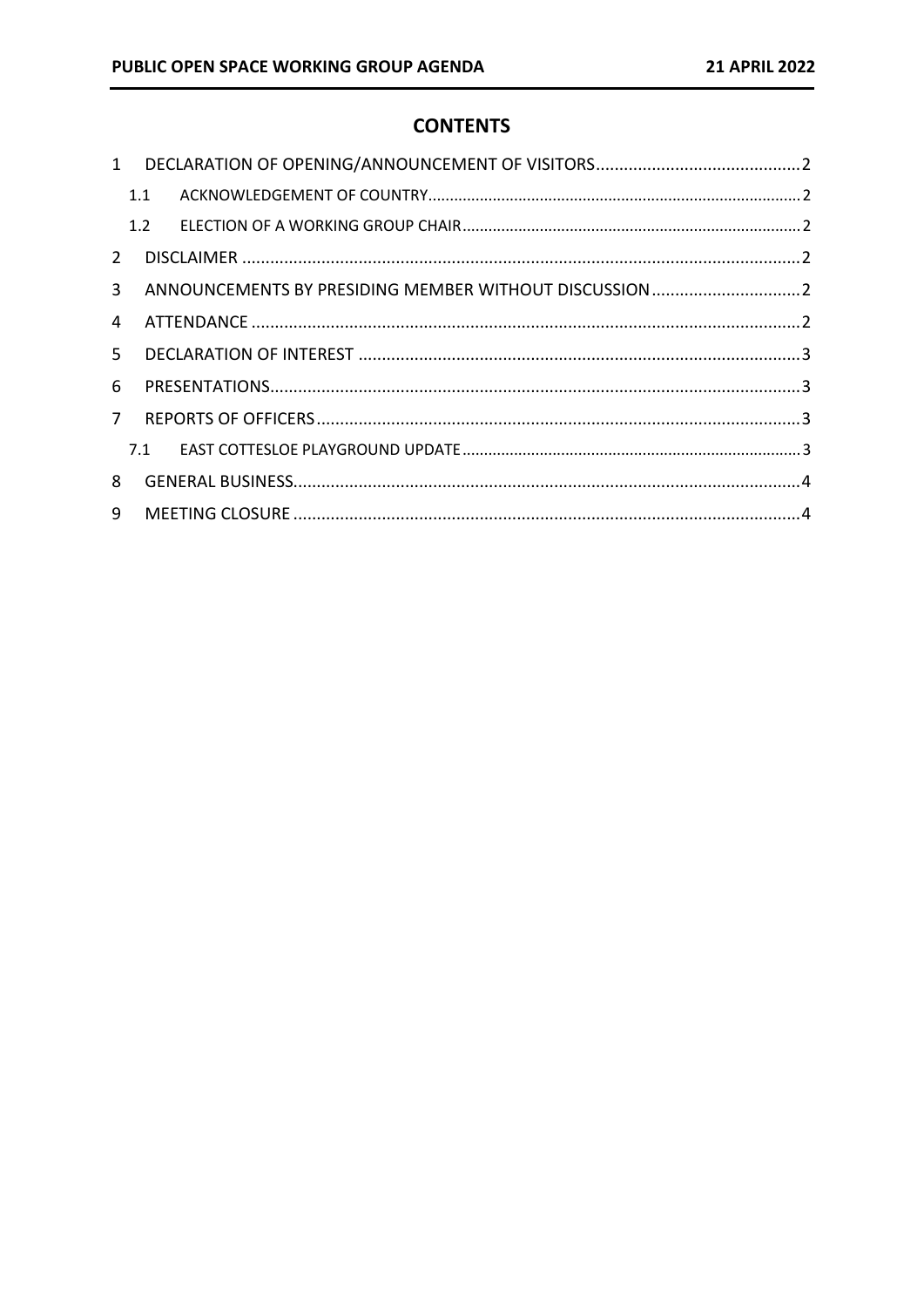#### <span id="page-4-0"></span>**1 DECLARATION OF OPENING/ANNOUNCEMENT OF VISITORS**

#### <span id="page-4-1"></span>**1.1 ACKNOWLEDGEMENT OF COUNTRY**

I would like to begin by acknowledging the Whadjuk Nyoongar people, Traditional Custodians of the land on which we meet today, and pay my respects to their Elders past and present. I extend that respect to Aboriginal and Torres Strait Islander peoples here today.

#### <span id="page-4-2"></span>**1.2 ELECTION OF A WORKING GROUP CHAIR**

# <span id="page-4-3"></span>**2 DISCLAIMER**

Refer to the Disclaimer on the inside of the cover page

#### <span id="page-4-4"></span>**3 ANNOUNCEMENTS BY PRESIDING MEMBER WITHOUT DISCUSSION**

The meeting will be recorded, solely for the purpose of confirming the correctness of the Minutes.

#### <span id="page-4-5"></span>**4 ATTENDANCE**

#### Members

| Cr Melissa Harkins   | Elected Member/Presiding Member          |
|----------------------|------------------------------------------|
| Cr Chilla Bulbeck    | <b>Elected Member</b>                    |
| Cr Kirsty Barrett    | <b>Elected Member</b>                    |
| Cr Brad Wylynko      | Elected Member                           |
| Ms Natalie Kendal    | <b>Community Representative</b>          |
| Ms Kerryn Briody     | <b>Community Representative</b>          |
| Mr Andrew Mahaffy    | <b>Community Representative</b>          |
| Mr Mark Powell       | <b>Community Representative</b>          |
| Mr Damien McCann     | <b>Community Representative</b>          |
| Ms Robyn Benken      | Coastcare Representative                 |
| Ms Sue Freeth        | Coastcare Representative                 |
| <b>Deputy Member</b> |                                          |
|                      | Elected Member/Deputy Member             |
| <b>Staff</b>         |                                          |
| Mr Matthew Scott     | <b>Chief Executive Officer</b>           |
| Mr Shaun Kan         | <b>Manager Projects and Assets</b>       |
| Mr David Lappan      | <b>Manager Projects and Assets</b>       |
| Ms Parshia Queen     | Project Engineer                         |
| Ms Rachel Cranny     | Executive Services Officer (Engineering) |
|                      |                                          |

#### Apologies

**Visitors** 

Angus Moore Design Consultant (Nature Based Play)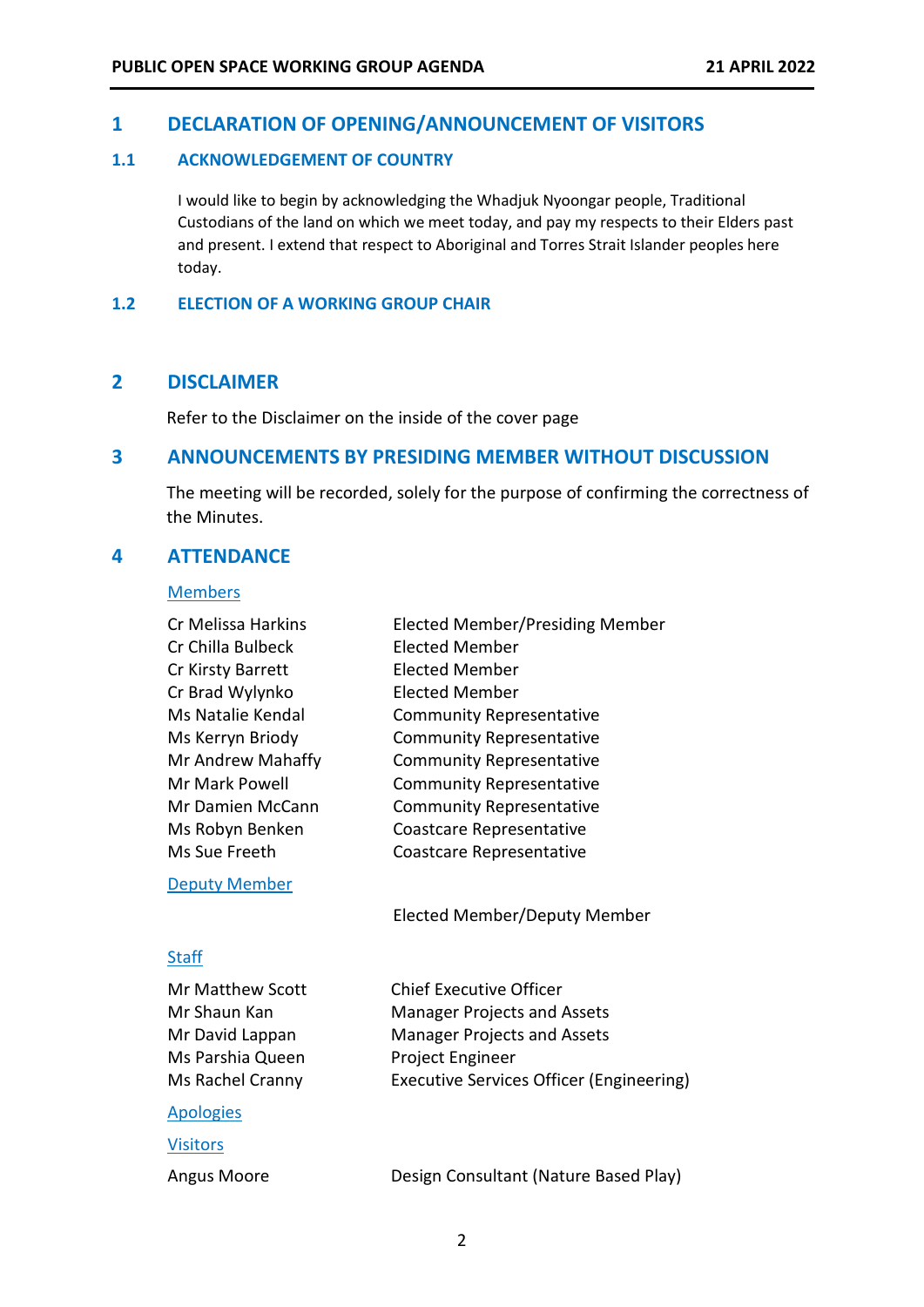# <span id="page-5-0"></span>**5 DECLARATION OF INTEREST**

# <span id="page-5-1"></span>**6 PRESENTATIONS**

Nature Base Play Presentation – East Cottesloe Playground Concept

# <span id="page-5-2"></span>**7 REPORTS OF OFFICERS**

# <span id="page-5-3"></span>**7.1 EAST COTTESLOE PLAYGROUND UPDATE**

Item by: Mr Shaun Kan, Director Engineering Services

#### SUMMARY

The POS Working Group is asked to provide feedback on the attached Concept design developed by the consultant that will be provided to Council to consider approving this for a design and construct tender to be advertised.

#### **BACKGROUND**

Following public consultation, Council at the November 2019 Ordinary Meeting adopted the Public Open Space Strategy and prioritised the upgrade of all the playgrounds within the Cottesloe District.

Two working group meetings occurred since 2019 and outcomes summarised as follows:

- At the November 2020 Meeting, the working group accepted a visual summary for the playground
- At the September 2021 Meeting, the working group provided feedback to the consultant on space activation options for each area to form part of the public consultation process. The consultant then considered these comments and provided images for incorporation into the structured community opinion survey.

Council at the November 2021 OCM then resolved as follows:

#### *THAT Council:*

# *1. THANKS the Public Open Space Working Group for their time and contributions in progressing the East Cottesloe Playground Project;*

*2. APPROVES the attached Community Engagement Plan to carry out public consultation to determine the community's aspirations for the East Cottesloe Playground;*

*3. NOTES that upon the completion of the public consultation, consideration will be given to the survey results and feedback received to develop a concept that will be tabled at a future Ordinary Council Meeting before progressing with the detail design phase of the project; and*

# *4. NOTES the project framework detailed in the officer's comment section of the report.*

The consultation occurred between Monday 29 November 2021 to 21 December 2021 and the attached consultation results were then provided to develop the concept enclosed.